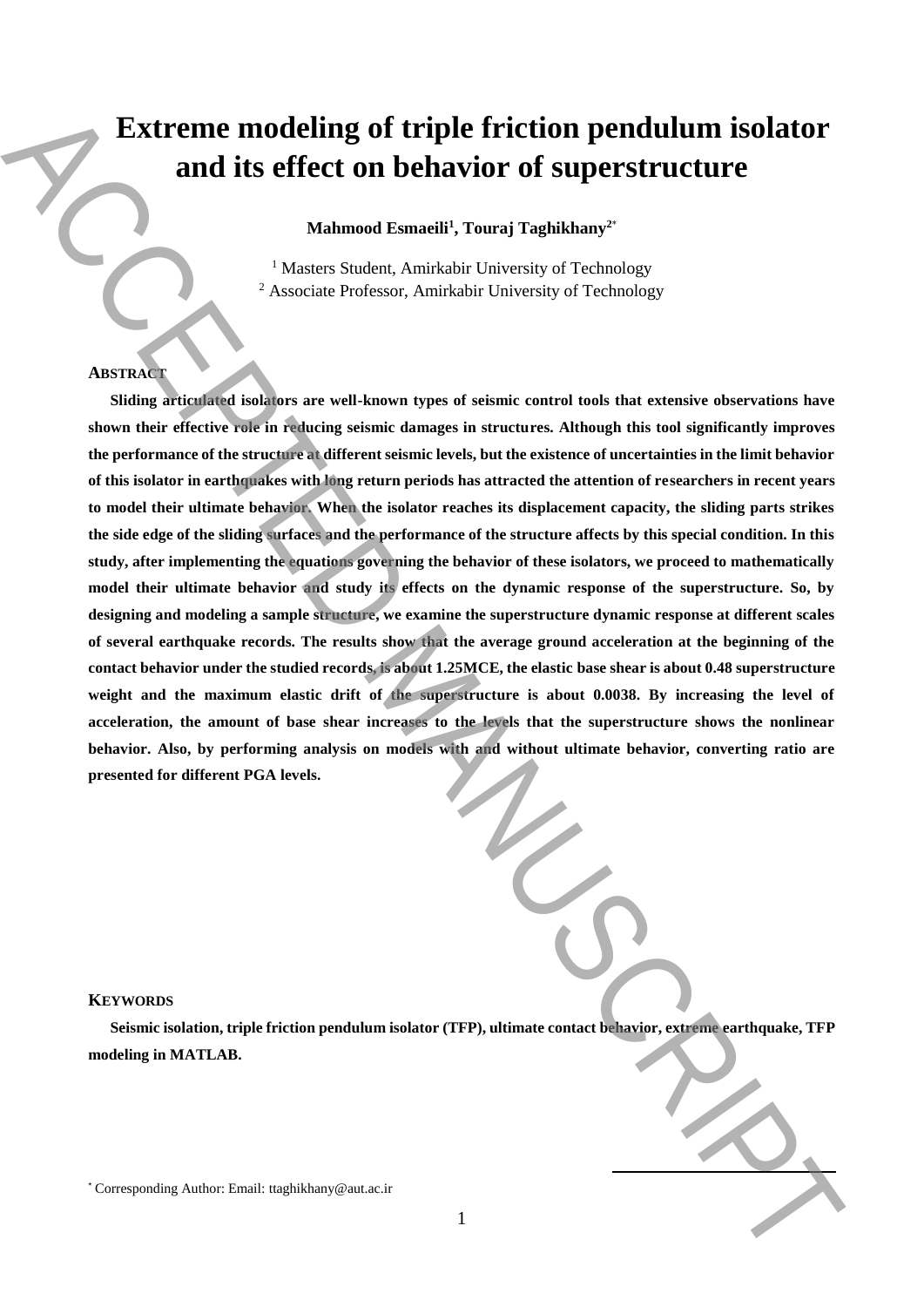## **Introduction**

Triple Friction Pendulum isolators (TFPs) that a sample section cut of them is shown in Figure 1, are well known types of isolators and have adaptive behavior as Figure 2. Sliding isolators have specific displacement capacity. In rare earthquakes, which may have a severity beyond the MCE level, the displacement demand of the friction isolator can exceed its capacity and the isolator components can strike to each other. This contact can make the structure resemble to a fixed base structure and extremely increase the responses of the superstructure in comparison to pre-strike stage. A few numerical models of behavior of these isolators are presented by Fenz and Constantinou [1], Becker and Mahin [2], Dao et al.[3] and Sarlis and Constantinou[4]. In a study with experimentally modeling of an isolated structure, Becker et al. [5] studied the TFP isolator's failure modes, the average earthquake severity at the moment of contact and increased responses of the structure. Also Tomek et al. [6] provided a simple way to modeling ultimate contact behavior of sliding isolators in LS-DYNA software. **3.1.** Basebook in the specific and the specific and the Super Shear ACCEPTED ACCEPTED ACCEPTED ACCEPTED ACCEPTED ACCEPTED ACCEPTED ACCEPTED ACCEPTED ACCEPTED ACCEPTED ACCEPTED ACCEPTED ACCEPTED ACCEPTED ACCEPTED ACCEPTED



**Figure 1. Sample Section Cut of a TFP**



**Figure 2. Adaptive Behavior of a TFP**

Due to limited studies, uncertainties and the extent of the ultimate behavior issues and its effects on the forces and deformations of superstructures, this field is still under discussion and needs further studies.

### **Methodology**

The most comprehensive and accepted model for modeling sliding isolators has been introduced by Sarlis and Constantinou [4], which models the ultimate contact behavior. This model by simultaneously solving the differential equations, provides the ability of calculating displacements, rotations and velocities of each particular part of friction isolators. By writing the differential equilibrium equations of these parts and use them in state space Equation 1. This equation along with the differential equations governing the behavior of the

superstructure can be solved in MATLAB software. The superstructure model of this study includes a three-story bracing structure in accordance with Chapter 12 of FEMA P-751.

$$
\frac{dQ}{dt} = \frac{d}{dt} \begin{bmatrix} \theta \\ \dot{\theta} \\ Z \end{bmatrix} = \begin{Bmatrix} \dot{\theta} \\ -M^{-1}K\theta - M^{-1}S - M^{-1}F \\ \dot{Z} \end{Bmatrix}
$$
(1)

In this study, to investigate the effect of ultimate contact behavior of isolator on superstructure, it is analyzed by two ultimate and non-ultimate bearings model. Figure 3 shows the difference of hysteretic behavior of isolators in these two models.



**Figure 3. Ultimate and Non-Ultimate Models for TFP**

The structural models of the study are examined under the records presented in Table 1 in accordance with FEMA P695. The maximum acceleration of records is scaled to 0.8MCE and then their scale ratio incrementally increased to reach 1.7MCE. Later their responses are studied before and after contact in both ultimate and nonultimate models.

|  |  |  |  | Table 1. Selected Accelerometers in This Study |  |  |  |
|--|--|--|--|------------------------------------------------|--|--|--|
|--|--|--|--|------------------------------------------------|--|--|--|

| Earthquake             | <b>Station</b>       | Year |  |
|------------------------|----------------------|------|--|
| <b>Imperial Valley</b> | El Centro            | 1979 |  |
| Landers                | Coolwater            | 1992 |  |
| Northridge             | <b>Beverly Hills</b> | 1994 |  |
| Manjil                 | Abbar                | 1990 |  |
| Friuli                 | Tolmezzo             | 1976 |  |
| Kobe                   | Nishi-Akashi         | 1995 |  |
| San Fernando           | LA - Hollywood       | 1971 |  |

# **Results and Discussion**

The average ground acceleration in the moment of ultimate contact under the introduced records was observed about 1.25MCE, which is equivalent to 0.65g. The most important superstructure results at before and after ultimate contact event are presented as follows.